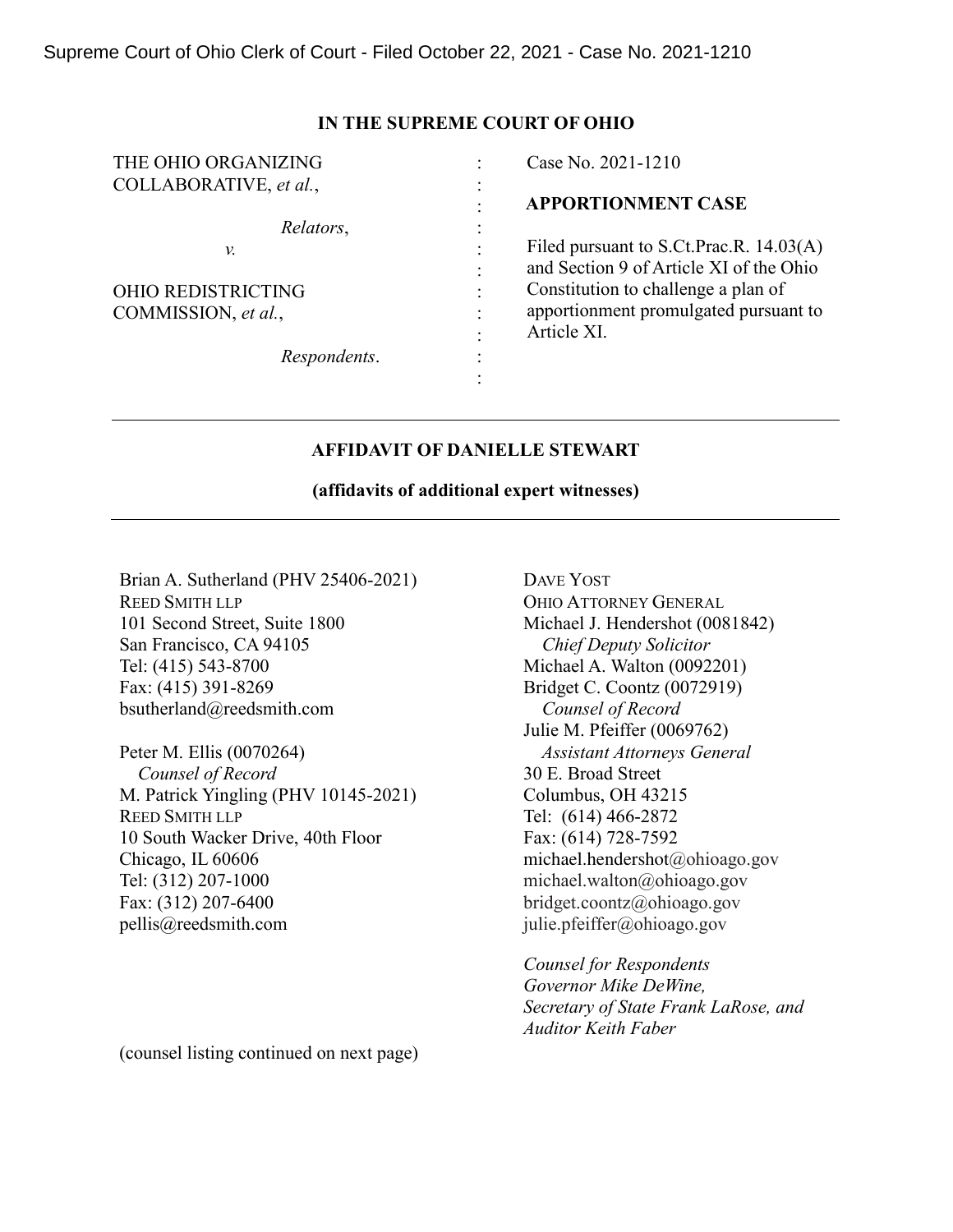Brad A. Funari (PHV 3139-2021) Danielle L. Stewart (0084086) Reed Smith Centre REED SMITH LLP 225 Fifth Avenue Pittsburgh, PA 15222 Tel: 412-288-4583 Fax: 412-288-3063 bfunari@reedsmith.com dstewart@reedsmith.com

Ben R. Fliegel (PHV 25411-2021) REED SMITH LLP 355 South Grand Avenue, Suite 2900 Los Angeles, CA 90071 Tel: (213) 457-8000 Fax: (213) 457-8080 bfliegel@reedsmith.com

Alicia L. Bannon (PHV 25409-2021) Yurij Rudensky (PHV 25422-2021) Michael Li (PHV 25430-2021)\* Ethan Herenstein (PHV 25429-2021) BRENNAN CENTER FOR JUSTICE AT NYU SCHOOL OF LAW 120 Broadway, Suite 1750 New York, NY 10271 Tel: (646) 292-8310 Fax: (212) 463-7308 alicia.bannon@nyu.edu

*Attorneys for Relators Ohio Organizing Collaborative, et al. \*Pro Hac Vice Motion Forthcoming*

W. Stuart Dornette (0002955) Beth A. Bryan (0082076) Philip D. Williamson (0097174) TAFT STETTINIUS & HOLLISTER LLP 425 Walnut St., Suite 1800 Cincinnati, Ohio 45202-3957 Tel: (513) 381-2838 dornette@taftlaw.com bryan@taftlaw.com pwilliamson@taftlaw.com

Phillip J. Strach (PHV 25444-2021) Thomas A. Farr (PHV 25461-2021) John E. Branch, III (PHV 25460-2021) Alyssa M. Riggins (PHV 25441-2021) NELSON MULLINS RILEY & SCARBOROUGH LLP 4140 Parklake Ave., Suite 200 Raleigh, North Carolina 27612 phil.strach@nelsonmullins.com tom.farr@nelsonmullins.com john.branch@nelsonmullins.com alyssa.riggins@nelsonmullins.com Tel: (919) 329-3812

*Counsel for Respondents Senate President Matt Huffman and House Speaker Robert Cupp*

John Gilligan (0024542) Diane Menashe (0070305) ICE MILLER LLP 250 West Street, Suite 700 Columbus, Ohio 43215 John.Gilligan@icemiller.com Diane.Menashe@icemiller.com

*Counsel for Respondents Senator Vernon Sykes and House Minority Leader Emilia Sykes*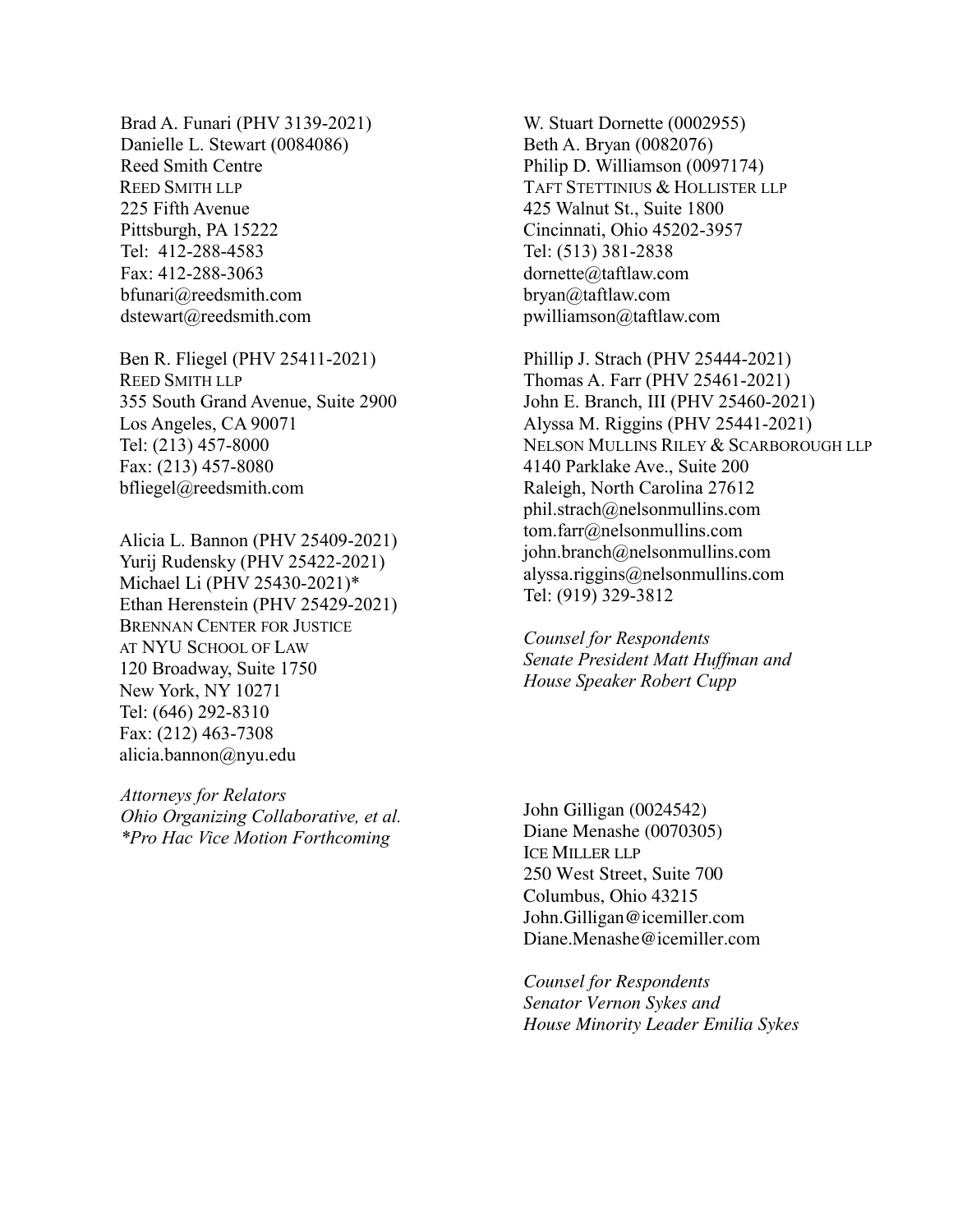Erik J. Clark (0078732) Ashley Merino (0096853) ORGAN LAW LLP 1330 Dublin Road Columbus, Ohio 43215 T: (614) 481-0900 F: (614) 481-0904 ejclark@organlegal.com amerino@organlegal.com

*Counsel for Respondent Ohio Redistricting Commission*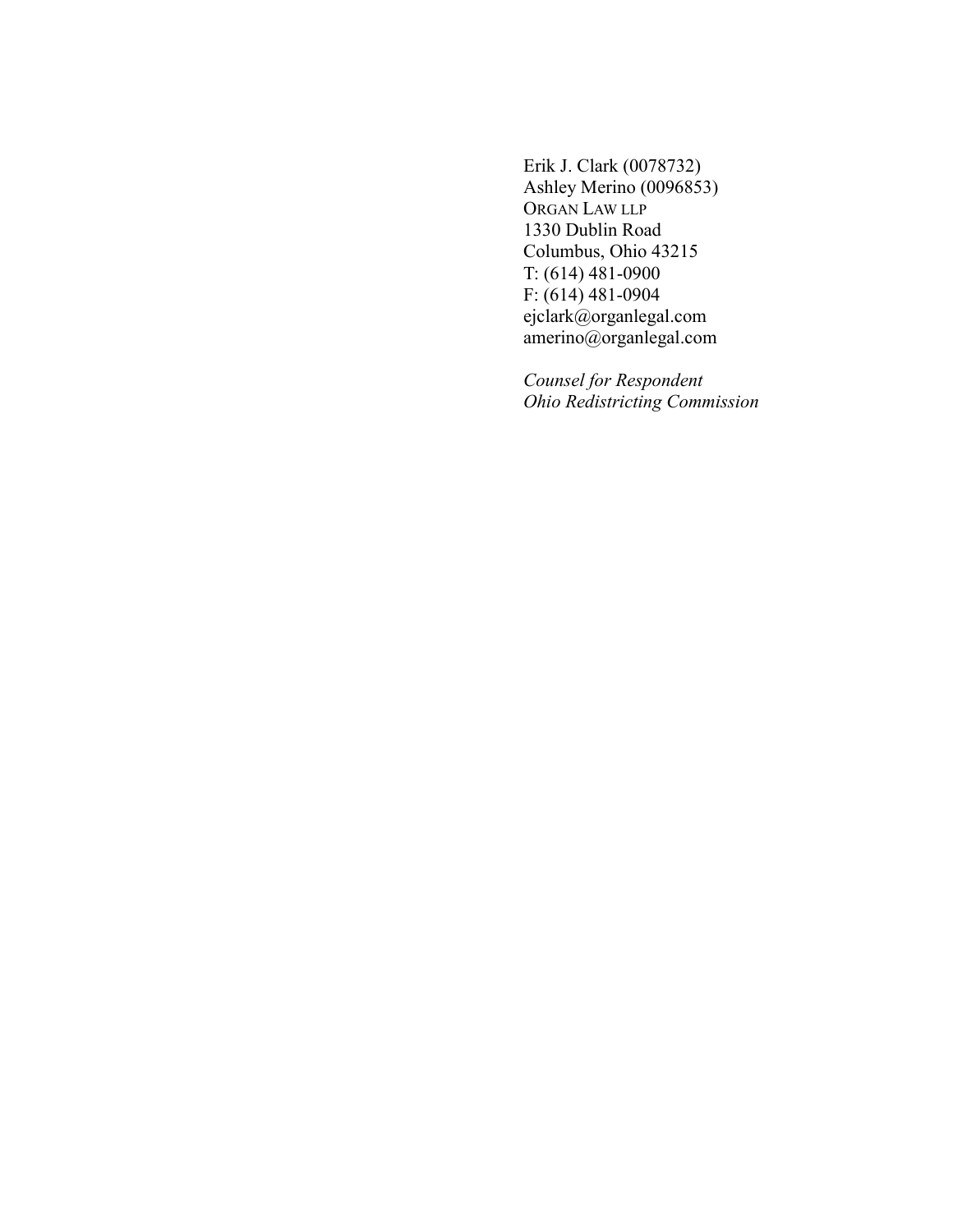# **AFFIDAVIT OF DANIELLE STEWART**

## **(affidavits of additional expert witnesses)**

I, Danielle Stewart, having been duly sworn and cautioned according to law, hereby state that I am over the age of eighteen years and am competent to testify as to the facts set forth below based on my personal knowledge and having personally examined all records referenced in this affidavit, and further state as follows:

1. I am an associate at Reed Smith LLP, counsel for relators The Ohio Organizing Collaborative, *et al.*, and am admitted to practice in the State of Ohio. I submit this affidavit in support of relators' claims in this apportionment case.

2. The documents attached to this affidavit are true and correct copies of affidavits that, on October 22, 2021, I received from the relators in the other apportionment cases filed contemporaneously with this one, *i.e.*, case numbers 2021-1193 and 2021-1198, when the relators in those cases served their expert affidavits on respondents and copied me and my cocounsel at Reed Smith. I am submitting these additional expert affidavits in this docket as part of relators' evidence in this case.

| <b>ITEM</b> | <b>DESCRIPTION</b>                  |
|-------------|-------------------------------------|
|             | Expert report of Kosuke Imai, Ph.D. |
|             | Affidavit of Dr. Lisa Handley       |
|             | Affidavit of Dr. Jonathan Rodden    |

### **Index of Documents Attached to this Affidavit**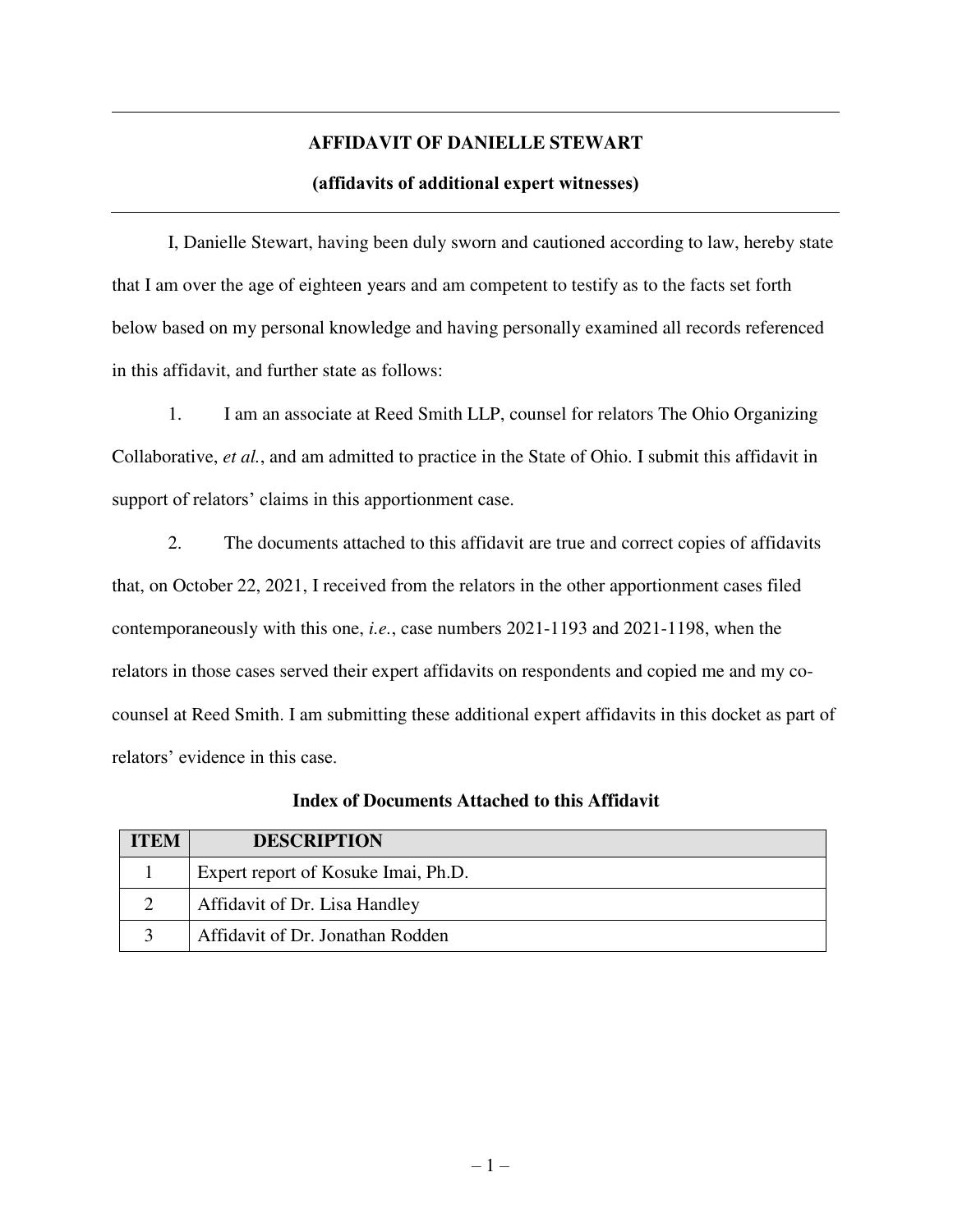Denielle L. Stewart

\_\_\_\_\_\_\_\_\_\_\_\_\_\_\_\_\_\_\_\_\_\_\_\_\_\_\_\_\_\_

Danielle Stewart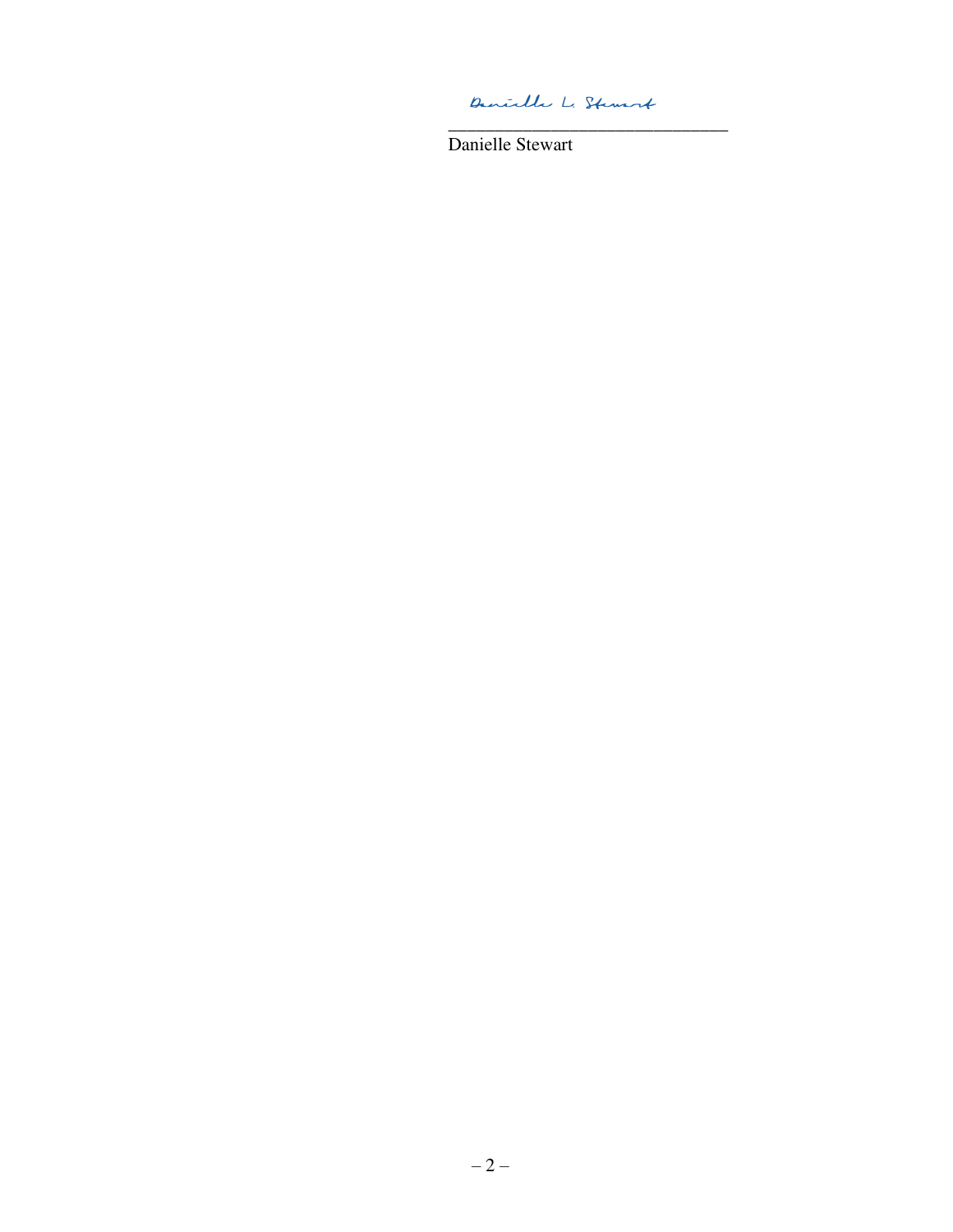# **CERTIFICATE OF SERVICE**

I, Danielle L. Stewart, hereby certify that on October 22, 2021, I caused a true and correct

copy of the following documents to be served by email upon the counsel listed below:

- **1. Affidavit of Danielle Stewart (affidavits of additional expert witnesses)**
- **2. Expert report of Kosuke Imai, Ph.D.**
- **3. Affidavit of Dr. Lisa Handley**
- **4. Affidavit of Dr. Jonathan Rodden**

DAVE YOST OHIO ATTORNEY GENERAL Bridget C. Coontz (0072919) Julie M. Pfeiffer (0069762) Michael A. Walton (0092201) 30 E. Broad Street Columbus, OH 43215 Tel: (614) 466-2872 Fax: (614) 728-7592 bridget.coontz@ohioago.gov julie.pfeiffer@ohioago.gov michael.walton@ohioago.gov

*Counsel for Respondents Governor Mike DeWine, Secretary of State Frank LaRose, and Auditor Keith Faber*

W. Stuart Dornette (0002955) Beth A. Bryan (0082076) Philip D. Williamson (0097174) TAFT STETTINIUS & HOLLISTER LLP 425 Walnut St., Suite 1800 Cincinnati, Ohio 45202-3957 T: (513) 381-2838 dornette@taftlaw.com bryan@taftlaw.com pwilliamson@taftlaw.com

Phillip J. Strach (PHV 25444-2021)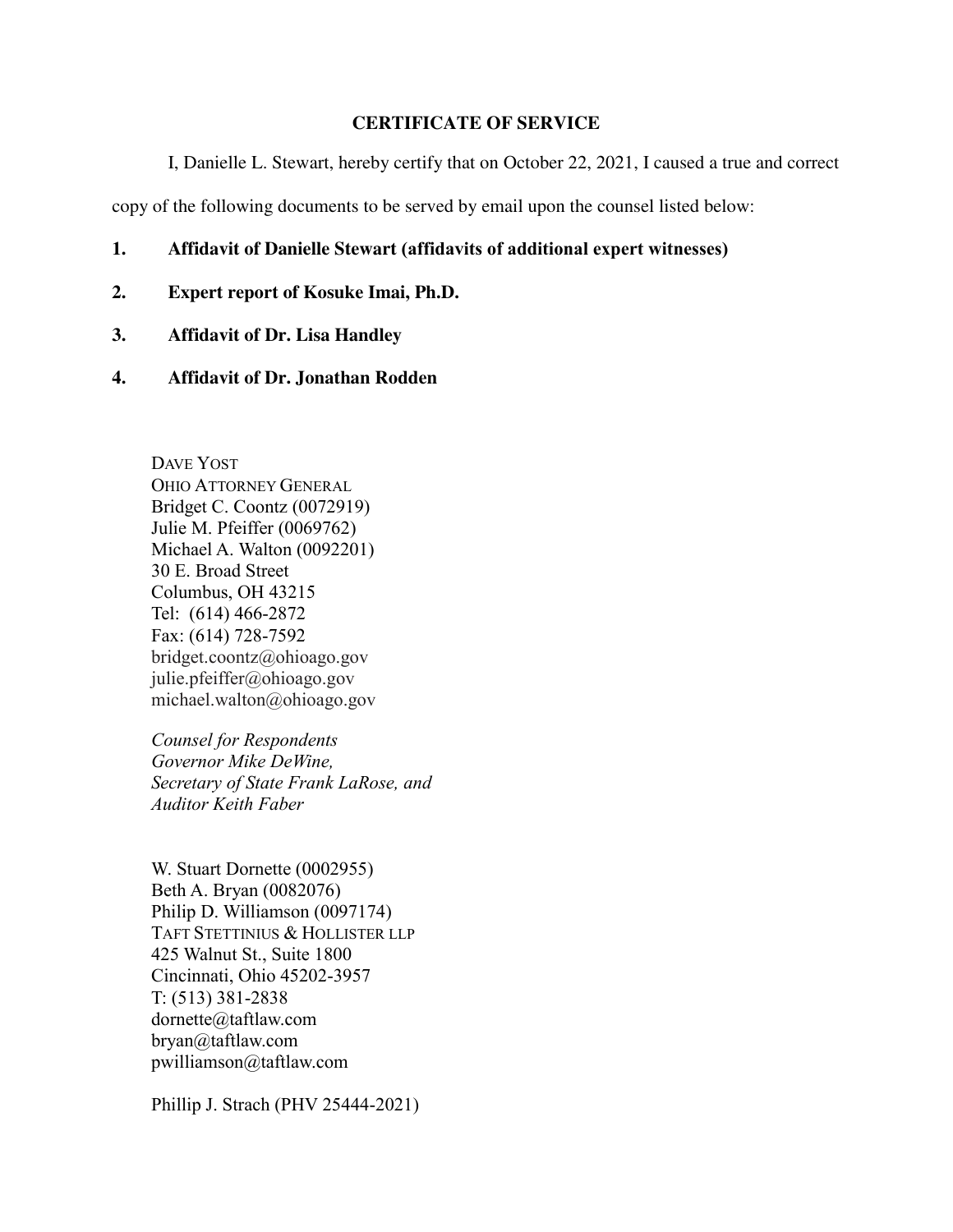Thomas A. Farr (PHV 25461-2021) John E. Branch, III (PHV 25460-2021) Alyssa M. Riggins (PHV 25441-2021) NELSON MULLINS RILEY & SCARBOROUGH LLP 4140 Parklake Ave., Suite 200 Raleigh, North Carolina 27612 phil.strach@nelsonmullins.com tom.farr@nelsonmullins.com john.branch@nelsonmullins.com alyssa.riggins@nelsonmullins.com T: (919) 329-3812

*Counsel for Respondents Senate President Matt Huffman and House Speaker Robert Cupp*

John Gilligan (Ohio Bar No. 0024542) Diane Menashe (Ohio Bar No. 0070305) ICE MILLER LLP 250 West Street, Suite 700 Columbus, Ohio 43215 John.Gilligan@icemiller.com Diane.Menashe@icemiller.com

*Counsel for Respondents Senator Vernon Sykes and House Minority Leader Emilia Sykes* 

Erik J. Clark (Ohio Bar No. 0078732) Ashley Merino (Ohio Bar No. 0096853) ORGAN LAW LLP 1330 Dublin Road Columbus, Ohio 43215 T: (614) 481-0900 F: (614) 481-0904 ejclark@organlegal.com amerino@organlegal.com

*Counsel for Respondent Ohio Redistricting Commission*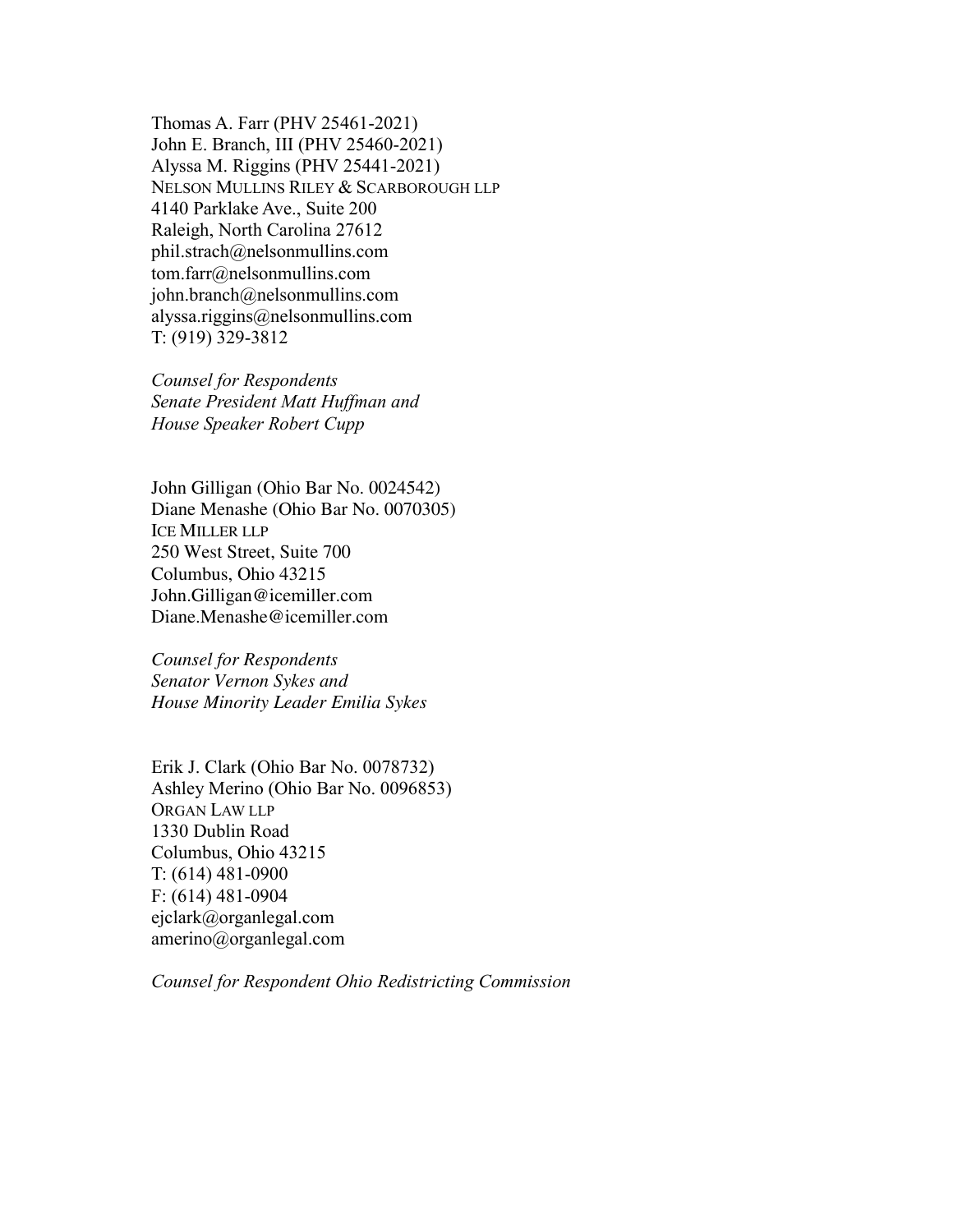Dated: October 22, 2021

By: Quaielle L. Stewart

Danielle L. Stewart Ohio Sup. Ct. Reg. No. 0084086 Reed Smith LLP Reed Smith Centre 225 Fifth Avenue Pittsburgh, PA 15222 Tel: 412-288-4583 Fax: 412-288-3063 dstewart@reedsmith.com

*Attorneys for Relators Ohio Organizing Collaborative et al.*